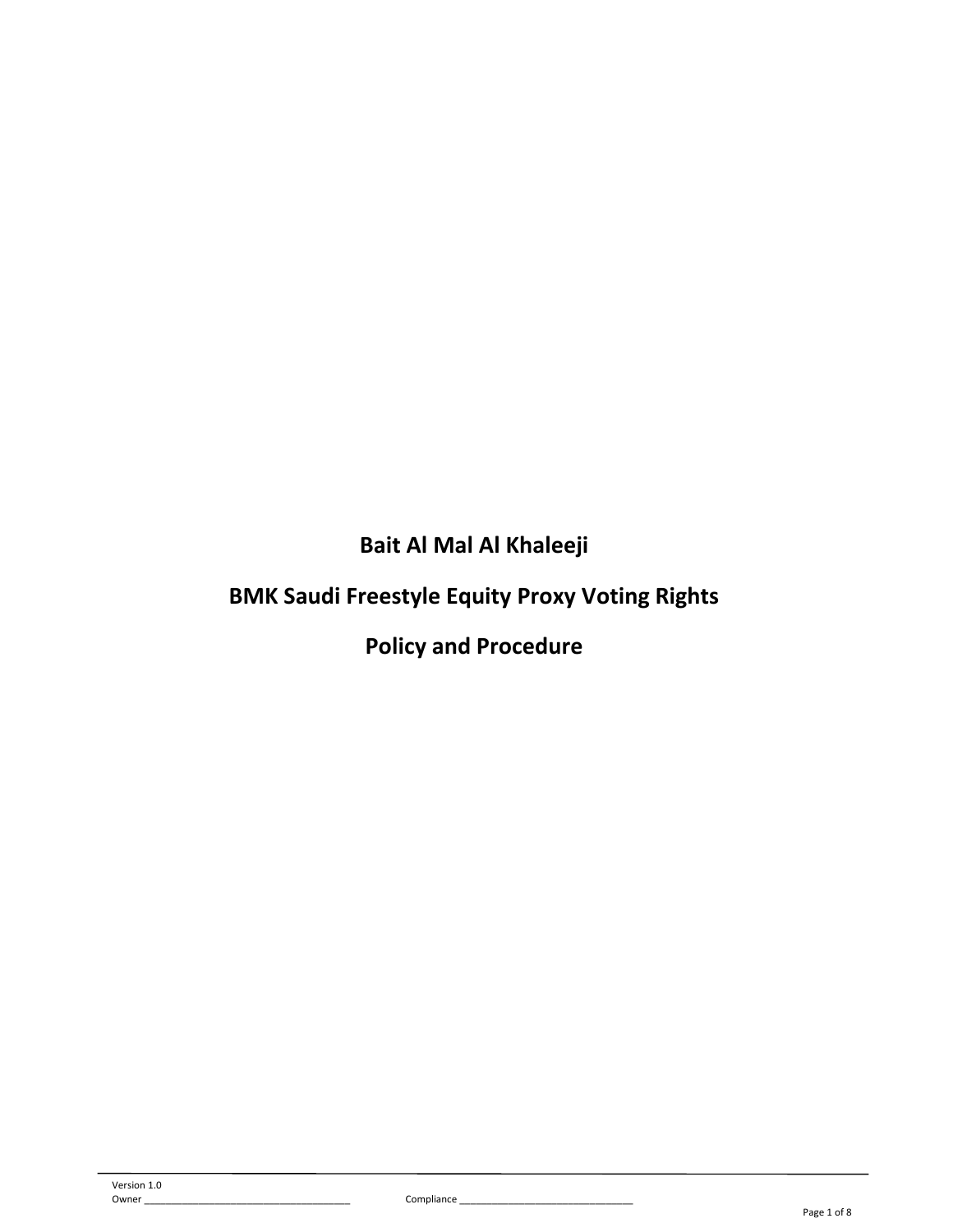# **Policy Reference**

| <b>NUMBER:</b>         | <b>FVP-001</b>                                                                         |
|------------------------|----------------------------------------------------------------------------------------|
| TITLE:                 | Bait Al Mal Al Khaleeji BMK Saudi Freestyle Equity Voting Rights Policy and Procedures |
| <b>VERSION:</b>        | 1.0                                                                                    |
| <b>OWNER:</b>          | ASSET MANAGEMENT DEPARTMENT                                                            |
| <b>CLASSIFICATION:</b> | <b>INTERNAL</b>                                                                        |
| <b>STATUS:</b>         |                                                                                        |
| <b>ISSUE DATE</b>      |                                                                                        |
| <b>EFFECTIVE DATE</b>  |                                                                                        |
| <b>LAST UPDATE</b>     |                                                                                        |

# **Document Version Control**

| <b>ISSUE DATE</b> | <b>VERSION</b> | <b>PREPARED BY</b>          | <b>SIGNATURE</b> |
|-------------------|----------------|-----------------------------|------------------|
| 21/10/2018        | 1.0            | Asset Management Department |                  |

# **Document Change Control**

| <b>DESCRIPTION</b> | <b>REQUESTED BY</b> | <b>CHANGED BY</b> |
|--------------------|---------------------|-------------------|
|                    |                     |                   |

# **Document Distribution List**

| NAME / POSITION           | <b>ORGANIZATION</b> | <b>PURPOSE</b> |
|---------------------------|---------------------|----------------|
| All asset management Team | <b>BMK</b>          | Comply with    |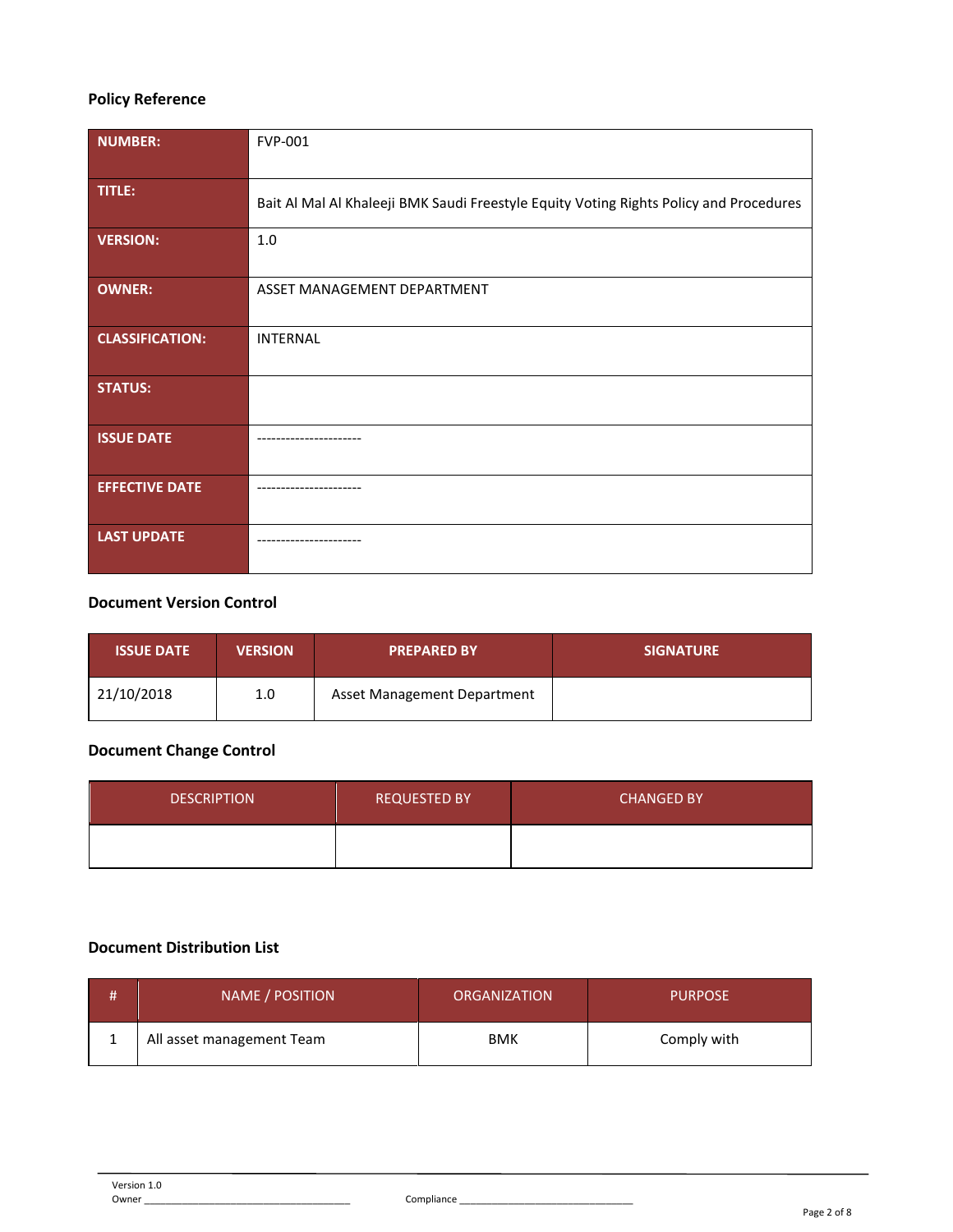# **Compliance Officer Recommendation**

| <b>NAME</b> | <b>SIGNATURE</b> | DATE <sup>1</sup> |
|-------------|------------------|-------------------|
|             |                  |                   |

# **CEO's Approval**

| <b>NAME</b> | SIGNATURE | <b>DATE</b> |
|-------------|-----------|-------------|
|             |           |             |

# **Board Members' Signatures**

| <b>NAME</b> | <b>DATE</b> | <b>SIGNATURE</b> |
|-------------|-------------|------------------|
|             |             |                  |
|             |             |                  |
|             |             |                  |
|             |             |                  |
|             |             |                  |
|             |             |                  |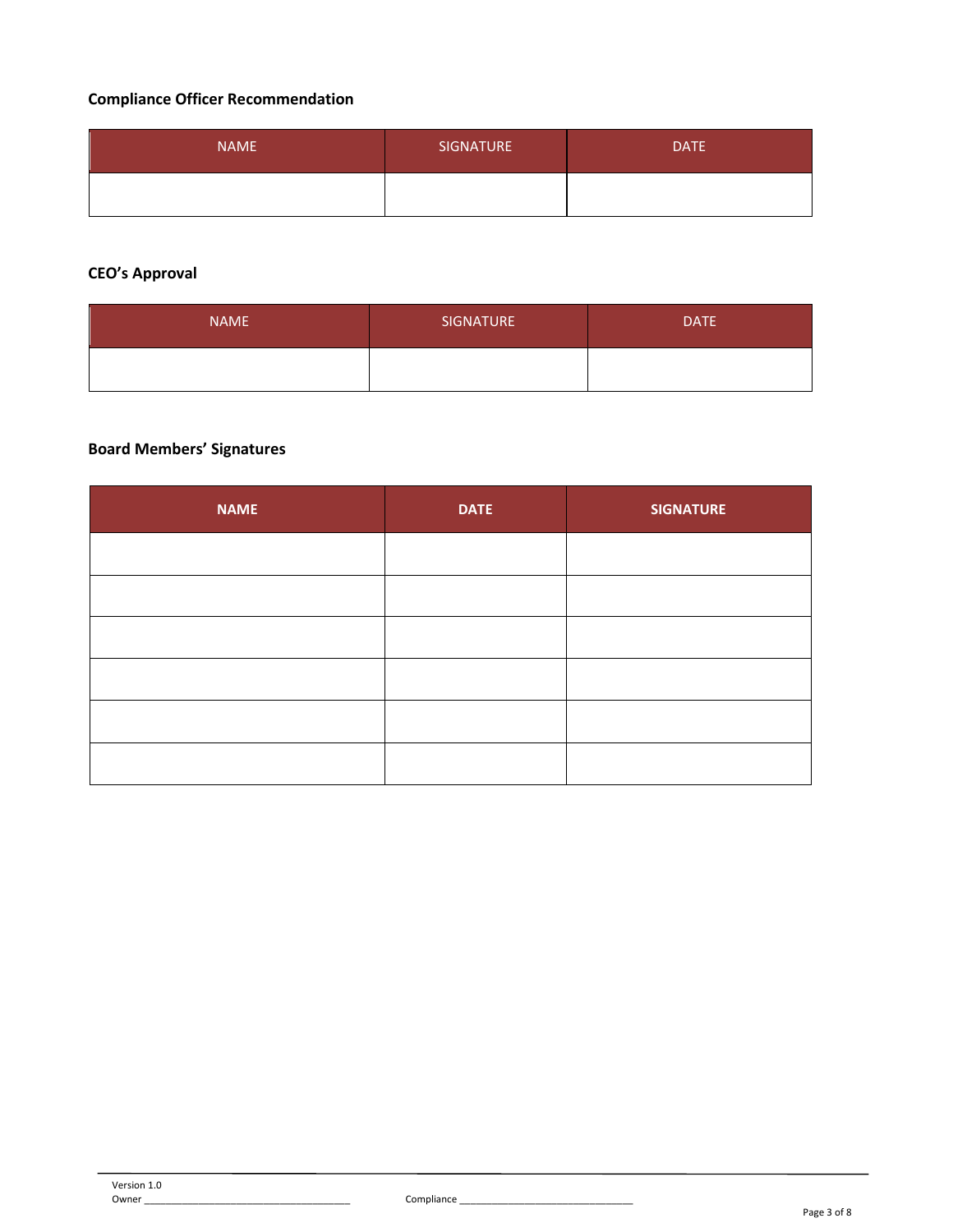### **GLOSSARY OF TERMS AND DEFINITIONS**

- **Non-Routine Voting Proposals** shall mean voting proposals that are to be considered on a case-by-case basis, proposals that BMK generally abstains from voting on, and proposals that are not addressed by the Principles and Guidelines section of the Voting Policy and Procedures.
- **Fund Manager:** shall be designated as Bait Al Mal Al Khaleeji "BMK"
- **Routine Proposals** shall mean proposals that BMK shall cast either yes or no votes in accordance with the Principles and Guidelines noted hereafter.
- **Abstain**: A decision not to exercise a vote on a particular proxy proposal.
- **Against:** A vote to defeat a proxy proposal.
- **Withhold** A vote against a director or directors when there are not alternative directors to vote for, other than the management's slate. Relevant only in the case of election of director proposals for which the only vote options are to vote for or to withhold.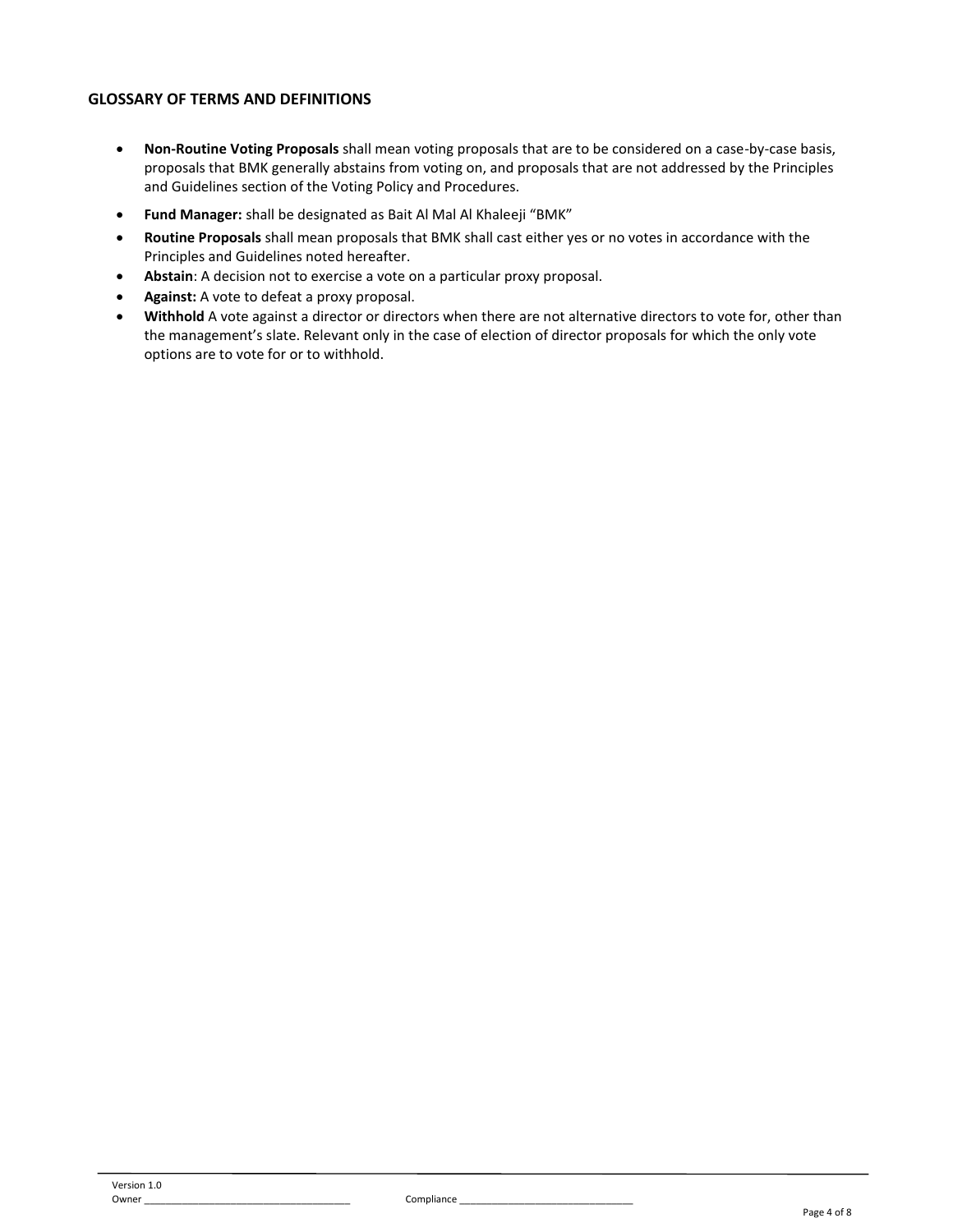### **1. INTRODUCTION**

Shareholders in public companies typically have voting rights associated with their stock holdings. These voting rights allow shareholders to vote at annual and special company meetings. Most shareholders generally submit votes by proxy rather than attend each meeting.

More than one proposal may be submitted in a typical agenda for a public company's meeting. They are most commonly put forth by the company's management, but maybe submitted by a shareholder as well. The company's management may provide a voting recommendation for each proposal, and each proposal is evaluated by BMK relative to our proxy voting guidelines summarized hereafter. These guidelines are not an exhaustive list of all the issues that may arise and BMK cannot anticipate all future situations. In all cases, it will be considered based on the relevant facts and circumstances.

BMK may decide to exercise such a right, with no obligation to exercise any voting rights for any investment fund/s managed or established by BMK.

### **2. PURPOSES**

There are three main purposes of these guidelines:

- a) **Promote Accountability:** in order to maintain effective means to hold those entrusted with running a company's business accountable for their actions. Management of a company must be accountable to its Board of Directors; the Board, in turn, must be accountable to shareholders. Promoting accountability can take many forms. These include enforcing rules and laws imposing duties on officers and directors; protecting shareholder voting rights; ensuring rigorous scrutiny of a company's financial statements by independent, outside auditors; and maintaining free and open markets to allow for the re-allocation of capital and transfers of corporate control.
- b) **Alignment of Management and Shareholder Interest:** The interest of a company's management and Board of Directors should be aligned with the interests of the company's shareholders. This means, for example, that salary and equity-based forms of compensation paid to management should be designed to reward management for doing a good job of creating value for the shareholders of the company.
- c) **Effective Disclosure:** The third objective is to promote timely disclosure of important information about a company's business operations and financial performance. This is intended to enable investors, individual and institutional alike, to make informed decisions on when to buy, sell or hold a company's securities.

# **3. GENERAL PRINCIPLES AND GUIDELINES**

#### **A. Principles**

BMK votes on behalf of BMK's funds according to this document of proxy voting policy that has been approved by the fund's board of directors, and is revised by the directors annually. BMK's approach to proxy voting decisions is in consistent with BMK's fiduciary responsibilities for investment decision: closely evaluating proposals on economic merits and support those that are reasonably likely to enhance shareholders returns.

BMK will vote in the best interests of the funds' unit-holders and will generally vote for, against, consider on a case-by-case basis, or abstain from voting as indicated hereafter. Because of the extenuating circumstances associated with specific issues, votes may differ from time to time from the indications noted.

BMK will also act, in its best judgment, on behalf of unit-holders on certain corporate actions that impact shareholder value, such as tender offers and bankruptcy proceedings.

### **B. Voting Guidelines**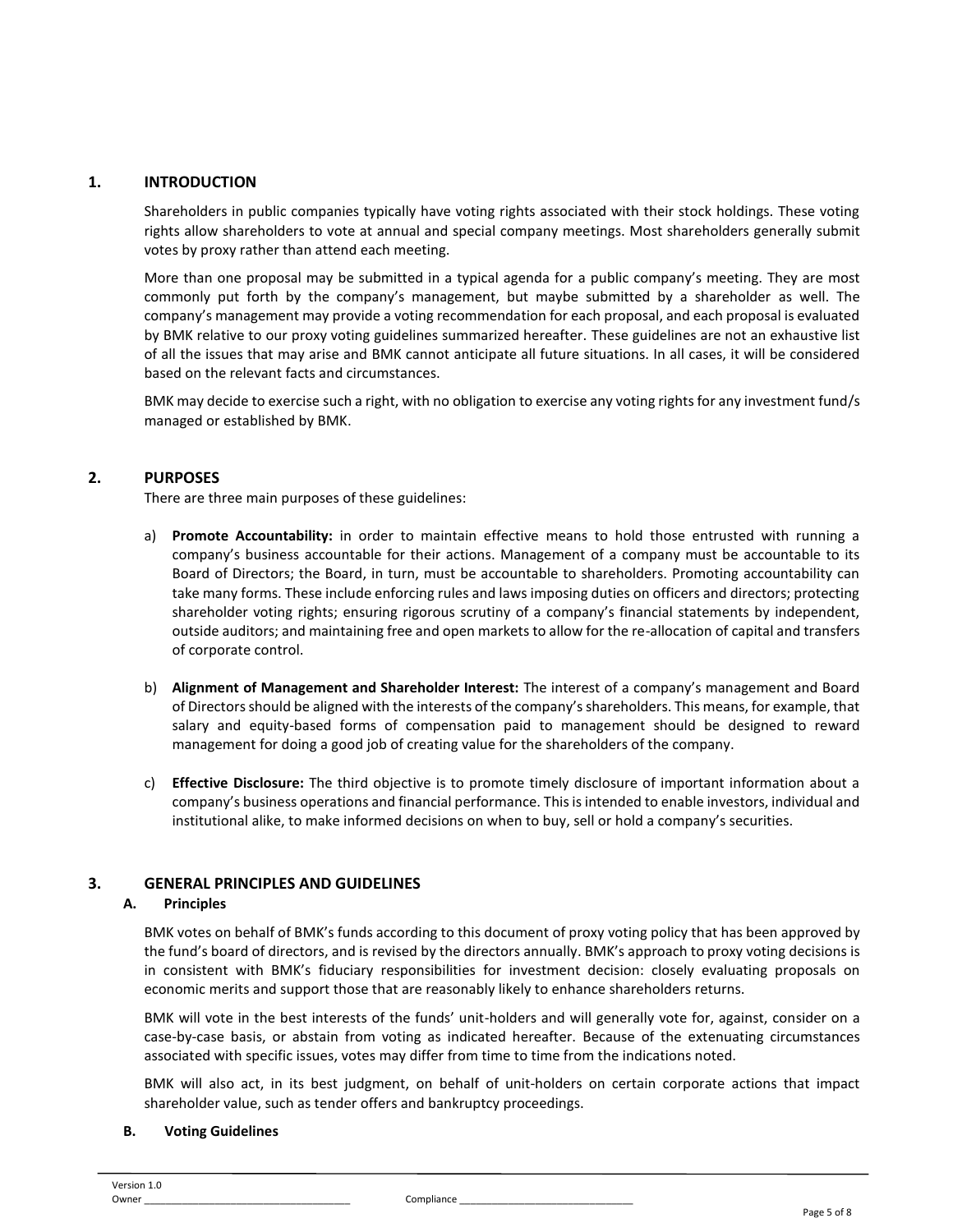#### **I. Routine Business Decisions and Director Related Proposals**

#### BMK votes for:

- a) Approval of auditors
- b) Firm name changes
- c) Directors in uncontested elections
- d) Elimination/limitation of directors liability
- e) Indemnification of directors
- f) Reincorporation that is not a takeover defense

#### Considers on a case-by-case basis:

a) Directors in contested elections

#### **II. Corporate Governance**

#### Votes for:

- a) Majority independent board
- b) Audit, compensation & nominating committees that are comprised exclusively of independent directors
- c) Minimum director share ownership
- d) Separate offices of chairperson and CEO
- e) Limitation on number of other board seats
- f) Confidential voting
- g) Shareholders ability to remove directors
- h) Shareholder right to call special meetings

#### Votes against:

- a) Supermajority vote requirements
- b) Limiting directors tenure
- c) Restrictions on shareholders to act by written consent

#### Considers on a case-by-case basis:

- a) Shareholder proposals
- b) Dissident proxy battle

# **III. Director and Executive Compensation**

#### Votes for:

a) Disclosure of executive compensation

#### Votes against:

- a) Restricting executive compensation
- b) Golden and tin parachutes

#### Considers on a case-by-case basis:

- a) Executive compensation plans
- b) Establish/Increase share option plans for directors and executives

# **IV. Take-Over Defense**

Votes against:

- a) Reincorporation to prevent takeover
- b) Issue new class of common stock with unequal voting rights
- c) Adoption of fair price amendments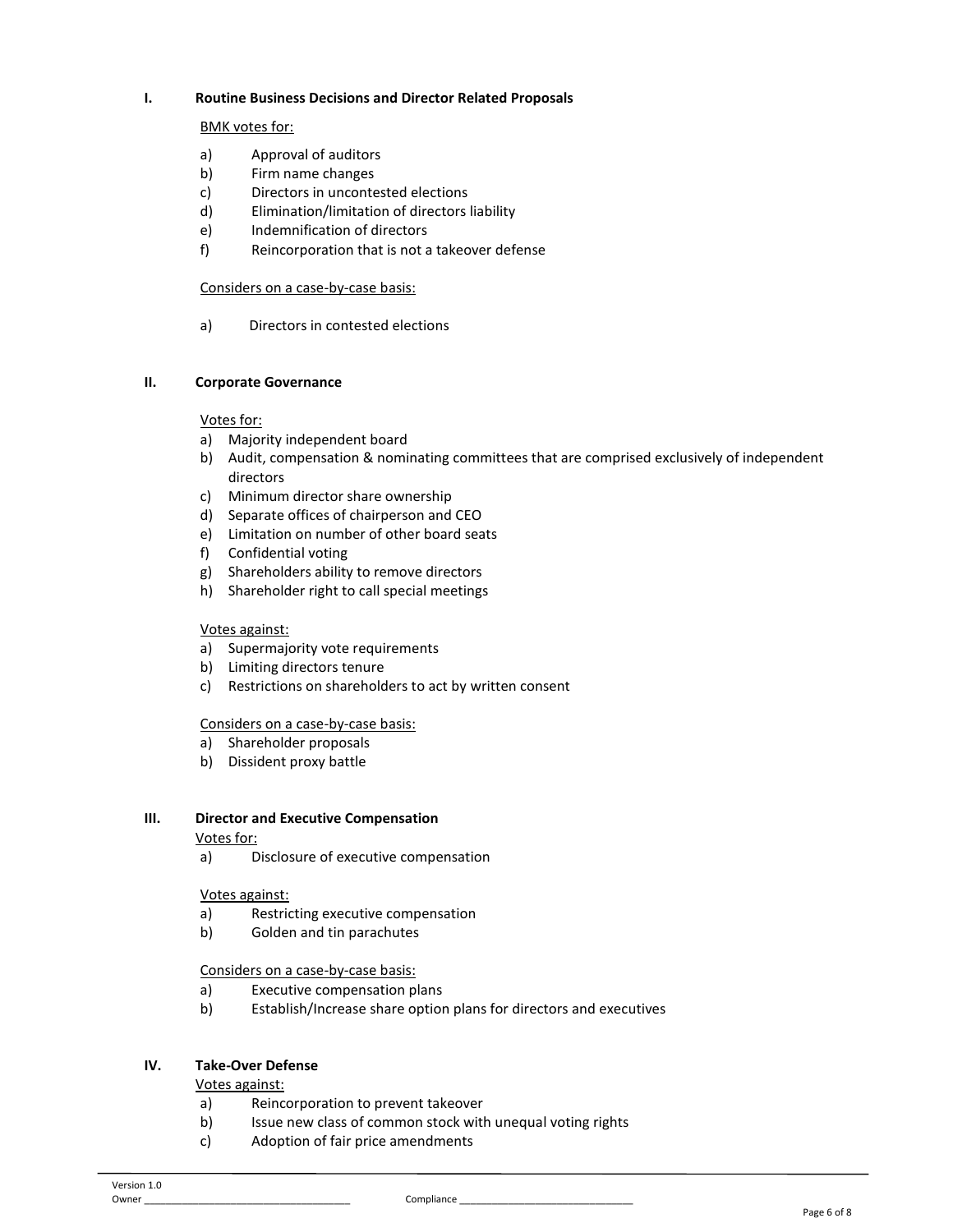- d) Establish a classified (or staggered) board of directors
- e) Eliminating cumulative voting
- f) Poison pills
- g) Blank check preferred stock

### **V. Capital Structure**

#### Votes for:

- a) Increase authorized common stock (unless additional stock is a takeover defense, i.e., poison pill).
- b) Share repurchase programs (when all shareholders may participate on equal terms)

#### Votes against:

- a) Unequal voting rights, such as dual class of stock
- b) Pre-emptive rights

#### Considers on a case-by-case basis:

a) Restructuring plans

### **VI. Other Shareholder Value Issues**

#### Votes for:

- a) Employee stock ownership plans (ESOPs)
- b) Employee stock purchase plans

#### Votes against:

a) Greenmail: "The practice of purchasing enough shares in a firm to threaten a takeover and thereby forcing the target firm to buy those shares back at a premium in order to suspend the takeover."

# Considers on a case-by-case basis:

- a) Mergers and acquisitions
- b) Spinoffs and asset sales

#### **VII. Corporate, Social and Environmental Policy Proposals**

As noted above, BMK's fiduciary responsibility is the maintenance and growth of the (unit-holders) assets. Accordingly, BMK will typically vote in accordance with management's recommendations or abstain from voting on proposals concerning corporate policy and social and environmental issues, when such proposals impact shareholder value, BMK may vote on a case-by-case basis.

# **4. Voting Right Execution Process**

- 1. Operations department receives the convocations of shareholders meeting and forwards them to the head of relevant investment department.
- 2. The head of the relevant investment department gives instructions to the relevant portfolio manager covering that specific company to review the agenda of the shareholders meeting.
- 3. The portfolio manager reviews the agenda items against the Voting Guidelines above and prepares a voting recommendation.
- 4. The portfolio manager submits the voting recommendation to the department head for approval.
- 5. The department head makes necessary changes (if any) or approves it.